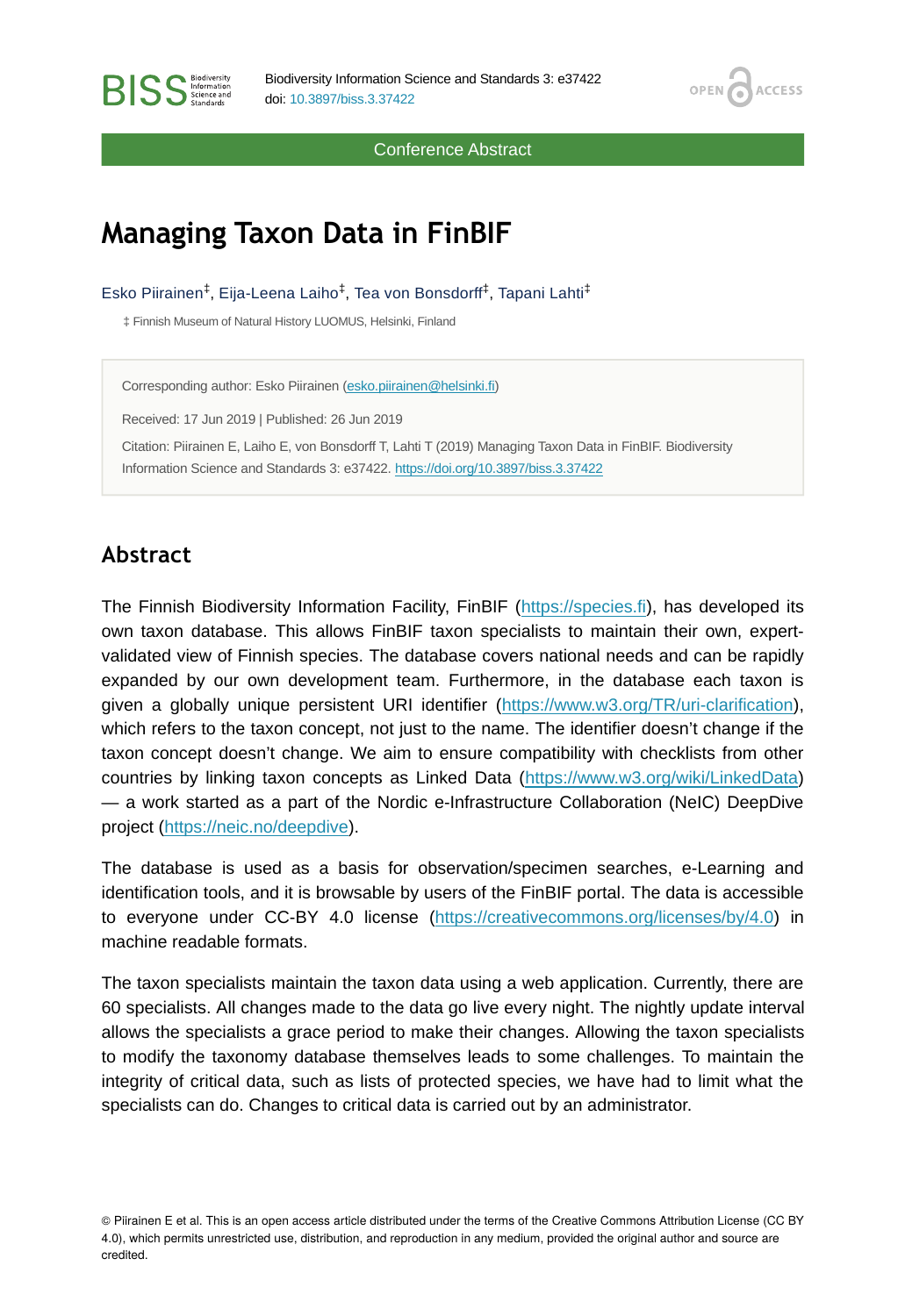The database has special features for linking observations to the taxonomy. These include hidden species aggregates and tools to override how a certain name used in observations is linked to the taxonomy. Misapplied names remain an unresolved problem. The most precise way to record an observation is to use a taxon concept: Most observations are still recorded using plain names, but it is possible for the observer to pick a concept. Also, when data is published in FinBIF from other information systems, the data providers can link their observations to the concepts using the identifiers of concepts. The ability to use taxon concepts as basis of observations means we have to maintain the concepts over time — a task that may become arduous in the future (Fig. 1).

| <b>FinBIF</b> master checklist                                                                                                                                                                                                                           |
|----------------------------------------------------------------------------------------------------------------------------------------------------------------------------------------------------------------------------------------------------------|
| » Pallaviciniales » Moerckiaceae                                                                                                                                                                                                                         |
| <b>Add synonyms</b><br>p [genus] Moerckia Gottsche car<br>$- (2)$<br>$+$ $\frac{1}{2}$<br>Editors: Sanna Huttunen, Riikka Juutinen, Xiaolan He<br>Experts: Xiaolan He, Riikka Juutinen                                                                   |
| Add child<br><b>Enable sorting</b><br><b>Children of Moerckia</b><br>Use as work root                                                                                                                                                                    |
| R [species] Moerckia blyttii (Mørch) Brockm. SEP<br><b>Add synonyms</b><br>$+$ $+$<br>Œ.<br>(0)<br>tunturikehräsammal fjällmörkia<br><b>Add synonyms</b><br><b>HIDDEN</b> [aggregate] Moerckia hibernica sensu lato<br><b>O&amp;P</b><br>$+ $ $-$<br>(2) |
| <b>Add child</b>                                                                                                                                                                                                                                         |
| Add child Use as work root<br><b>Enable sorting</b><br>Children of Moerckia hibernica sensu lato<br>$\mathbf{x}$                                                                                                                                         |
| Synonyms<br><b>Add synonyms</b><br>In [species] Moerckia flotoviana (Nees) Schiffn. C&P<br>$+$ # $+$ (0)<br>sydkärrmörkia<br>ip Cordaea flotoviana Nees can as                                                                                           |
| D [Species] Moerckia hibernica (Hook.) Gottsche C&P<br><b>Add synonyms</b><br>$\cdot$<br>$+ (0)$<br>lettokehräsammal nordkärrmörkia                                                                                                                      |
| <b>Add child</b>                                                                                                                                                                                                                                         |

#### Figure 1.

A screenshot of FinBIF Taxon Editor web application. The figure illustrates a scenario where a taxon concept has been split into two concepts. The original concept remains in the database as a hidden aggregate.

As it stands now, the FinBIF taxon data model — including adjacent classes such as publication, person, image, and endangerment assessments — consists of 260 properties. If the data model were stored in a normalized relational database, there would be approximately 56 tables, which could be difficult to maintain. Keeping track of a complete history of data is difficult in relational databases. Alternatively, we could use document storage to store taxon data. However, there are some difficulties associated with document storages: (1) much work is required to implement a system that does small atomic update operations; (2) batch updates modifying multiple documents usually require writing a script; and (3) they are not ideal for doing searches. We use a document storage for observation data, however, because they are well suited for storing large quantities of complex records.

In FinBIF, we have decided to use a triplestore for all small datasets, such as taxon data. More specifically, the data is stored according to the RDF specification [\(https://](https://www.w3.org/RDF) [www.w3.org/RDF\)](https://www.w3.org/RDF). An RDF Schema defines the allowed properties for each class. Our triplestore implementation is an Oracle relational database with two tables (resource and statement), which gives us the ability to do SQL queries and updates. Doing small atomic